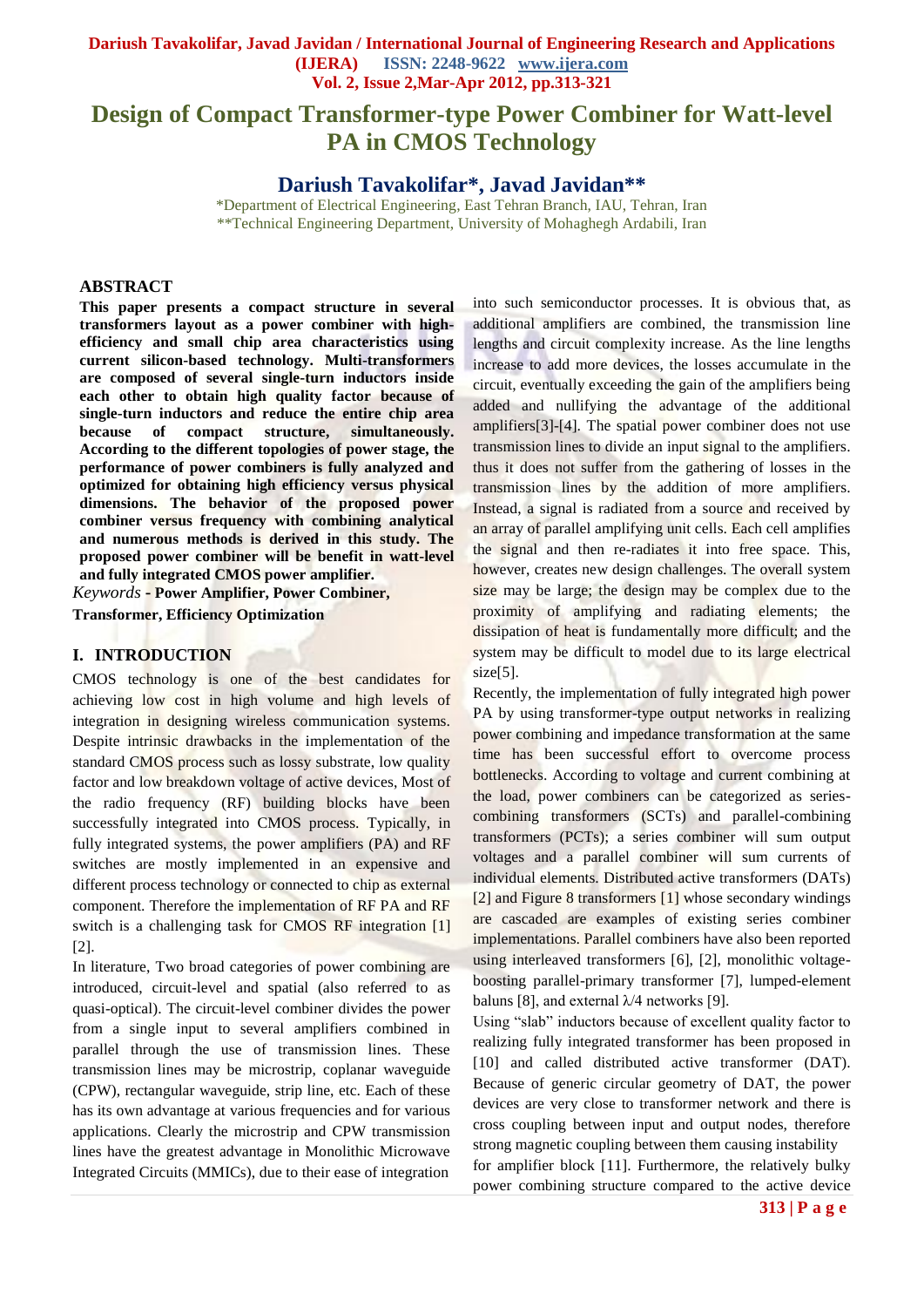area primarily determines the total die size, which is not desirable for an efficient cost model [7]. A monolithic voltage-boosting parallel-primary transformer with multiple primary loops interweaved in parallel form and boosting voltage by increasing the turn ratio from primary loop to secondary loop is another proposed power combining [7]. The structure needs DC-feed inductor as the result of asymmetric shape which is not proper for fully integrated design and moving between multi-layers with a single thick metal layer degrading the quality factor of the coils.

A ‗figure 8' style layout is proposed in [1]. Single loop inductor because of high Q used in primary side and the transformer secondary side is implemented in alternating orientation. This layout minimizes the effects of internal flux cancellation and extraneous lead inductance connected to transistor. Realizing this structure for watt level power combiner in 1 GHz operating frequency in standard CMOS process requires very large and unacceptable die area. This paper proposed a structure occupying minimum possible area which produces watt level output powers.

The paper is organized as follows. Section II describes the proposed new transformer network as power combiner. Section III presents an analysis of efficiency optimization in proposed architecture and gives simulation results. Section IV illustrates EM-simulation of proposed transformer network. Section V describes power amplifier design and finally section VI gives the conclusion.

## **II. PROPOSED TRANSFORMER NETWORK AS POWER COMBINER**

On-chip inductors are the largest silicon area consuming device for RFICs and play a crucial role in performance characteristics. The inductor is one of the key elements in RFIC designs. Scalable and accurate characterization of the behavior of spiral inductors is therefore invincible for RFIC designers. Conventional on-chip inductors can be categorized to micro-strip line, single-turn and multi-turn inductors. Micro-strip line inductors have superior quality factor; nonetheless they impose much more constraints in implementation and occupy more area. Negative magnetic coupling and proximity effect significantly reduces the quality factor of a multi-turn inductor and power efficiency of the transformer formed by multi-turn inductors. The multi-turn inductor also suffers from a large parasitic capacitance between adjacent turns that lowers its selfresonant frequency [12] [13]. A compromise between a multi-turn and a micro-strip line inductor is a single-turn inductor. Single-turn or multi-turn spiral inductors occupy much less area and are easy to be laid out compared with micro-strip line inductors. In single-turn inductor, if existing distance between opposite sides is large, negative magnetic coupling will be negligible [13]. Fig. 1 illustrates the physical layout of the proposed transformer networks as



Fig.1. Proposed transformer network and equivalent circuit as power combiner with (a) two transformers (b) three transformer and third transformer is single-turn inductor

power combiner, in which several single-turn primary and secondary loops are employed. The transformers are designed such that the currents of the primary loops are always in the same direction as the neighboring traces to prevent self cancellation. The secondary side inductors are connected in series. As a result, there are several single-turn inductors in the primary side and one multi-turn inductor in the secondary side. Fig.1 and Fig.2 show the different configurations of transformers for PAs that need two, three… transformer as power combiner and this structure will be extended to more number of transformer. Sometimes, for small outer length (OL) or wide width metal, the inner inductance size in the third transformer will be very small, which is not suitable for most applications. To solve this problem, a two-turn inductor for the third transformer  $(L3)$  can be used [see Fig. 2(a)]. In order to fully extract the transformer network specifications, e.g., for the transformer shown in Fig. 1(a), one should measure two differential inductors (L1 and L2), one single-ended inductor (L3), two differential–single transformers (L1  $&$  L3 and L2 & L3), and a differential–differential transformer (L1 & L2). All measurements are necessary because of the coupling between inductors. The measurement methodology for the coupling factor was described in [14].

In this design, a standard 0.18-um CMOS process with six aluminum metal layers is used. This process provides the top metal of 2.34 um thickness and the dielectric thickness of 8 um. The space between the two parts of the transformer is 3 um. To draw the layout of the proposed transformers,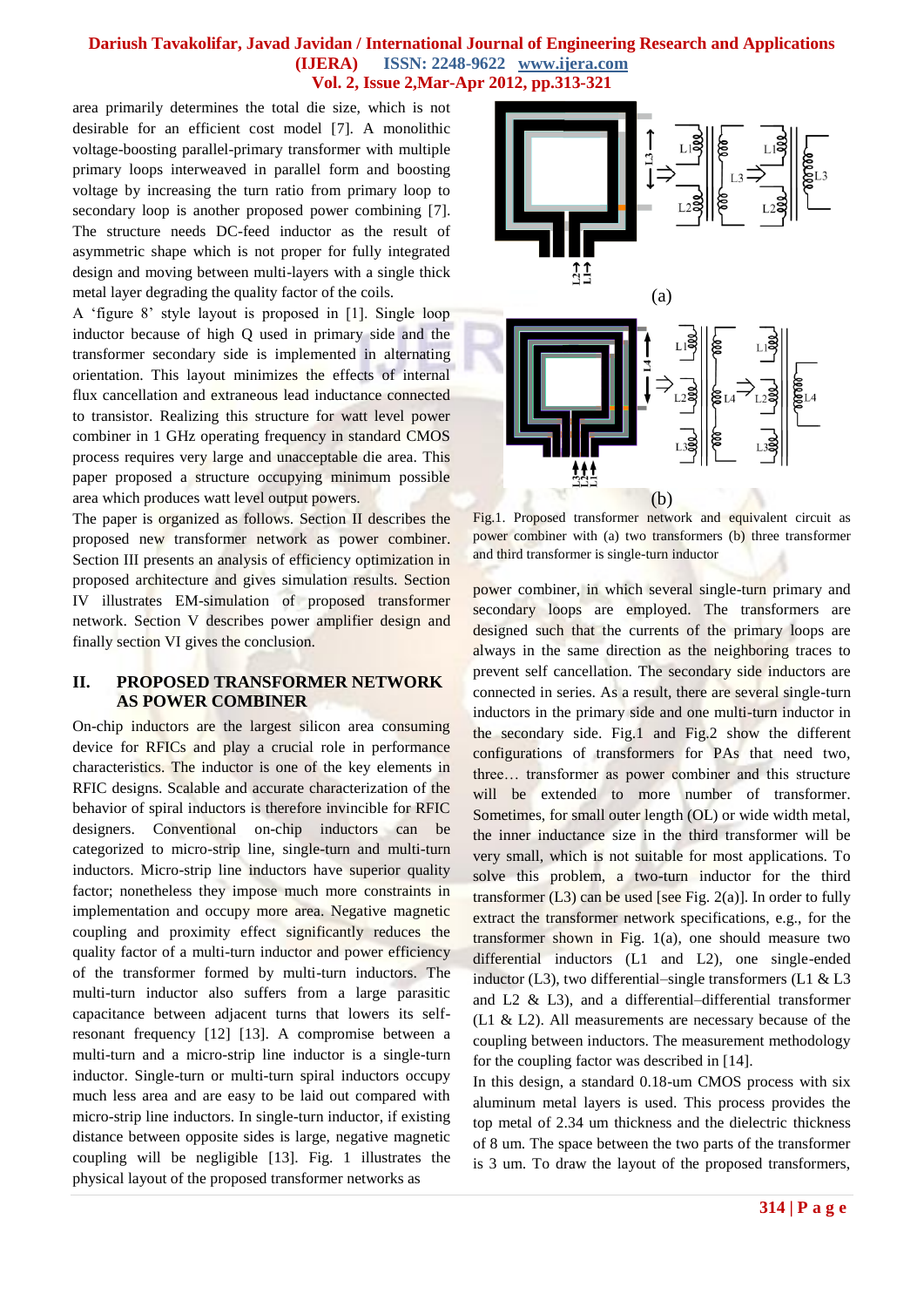there are several design guidelines to follow. First, Magnetic flux must be allowed to pass through the center of the



Fig.2. Proposed transformer network and equivalent circuit as power combiner with (a) three transformer and third transformer is two-turn inductor (b) four transformers

winding coil of the inductor. This guarantees that negative mutual coupling between opposite sides of the inductor does not significantly affect the inductance and the Q-factor. Hence a space (inner diameter) of greater than five line width is recommended. And the inner diameter has the influence on Q peak, so we can tune the appropriate inner diameter for our interesting frequency range. Second, adjacent metal traces should belong to different windings, that is, the primary winding does not neighbor the same or different primary windings while the secondary winding does not neighbor the secondary winding itself to decrease self inductance and increase mutual inductance. In addition, the magnetic coupling between adjacent metal lines is maximized by using the minimum spacing (S) between lines that is allowed by the technology. Third, the distance between opposite edges should be as far as possible to suppress negative magnetic coupling, that is, the shape should be close to a regular polygon. Fourth, In order to achieve high quality factor, the output transformer is designed using half-turn inductors and a single-turn metal strip instead of spiral coupled-inductors. The half-turn inductors, forming the primary loop of the transformer, combine output power from a couple of the differential pairs of power transistors. The power is then magnetically coupled to the secondary loop, and delivered to the load. Fifth, the ports of primary windings are aligned at one edge of the layout for easy connection to unit power cells, while the secondary port is positioned at the opposite side to



Fig. 3. Efficiency versus OD and metal width for power combiner with (a) two transformers or Fig. 1a (b) three transformers and third transformer is single-turn inductor or Fig.1b

maximize the distance between the input and output. Considering Figs. 1and Figs. 2, there are several different transformers that should be optimized in order to achieve the maximum efficiency. Physical specifications such as the outer length (OL), the width of the metal traces and the spacing between them are the key design parameters to obtain the optimum result. According to these parameters, in next section the optimization process will be explained in detail.

#### **III. EFFICIENCY OPTIMIZATION OF THE PROPOSED STRUCTURE**

The complete electrical behavior of a monolithic integrated lumped inductor and transformer cannot be accurately predicted from closed-form equations. In the distributed model of a transformer, each pair of segments where one forms the primary coil and other forms the secondary coil of the transformer is modeled and they are cascaded depending on the number of turns in the spirals to obtain a distributed model. Even though the distributed model accurately models the transformer behavior, it becomes difficult to incorporate it in circuit simulations and hence a lumped-element model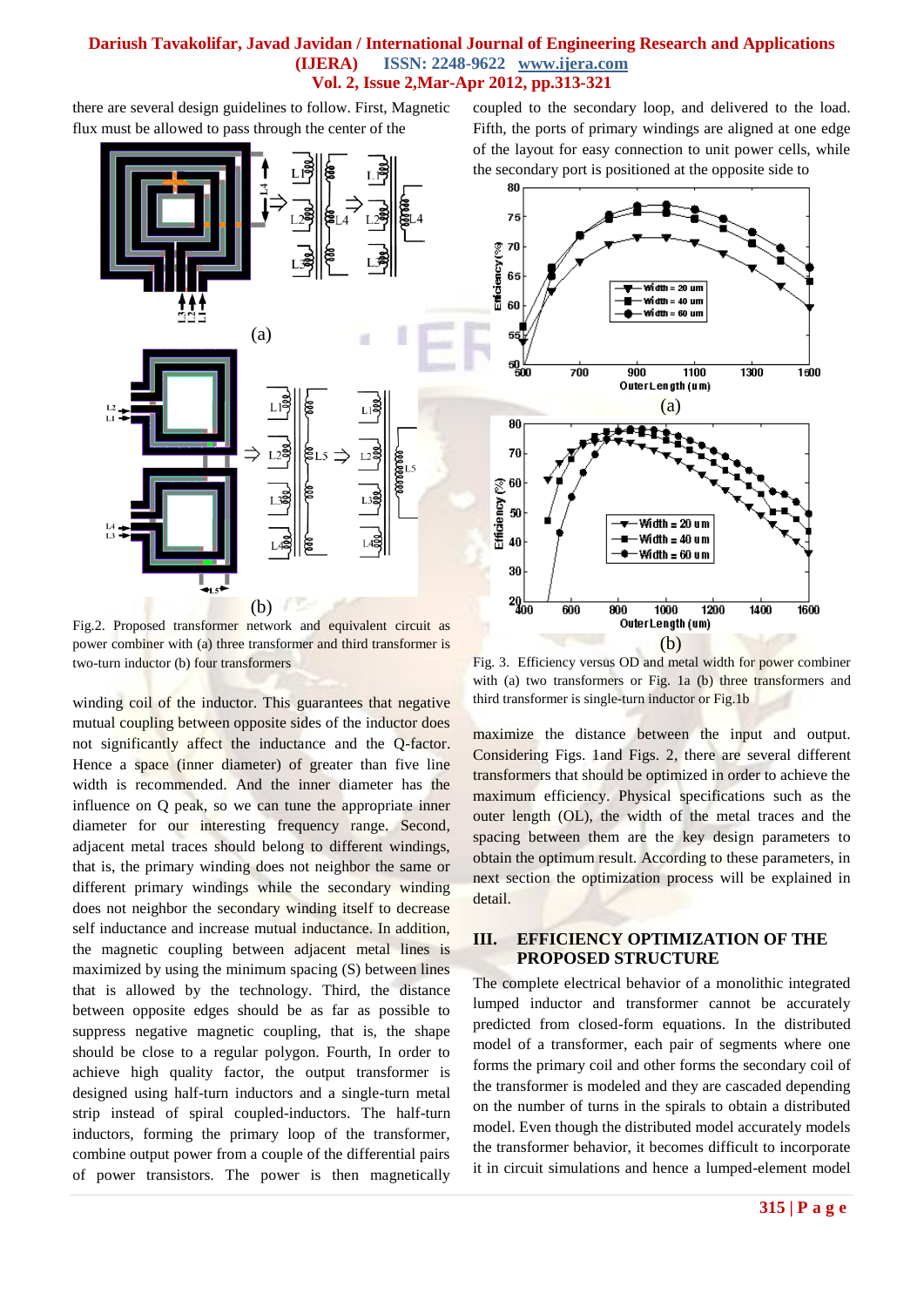[15] of the transformer is preferable. An alternative for design and optimization is a lumped-element equivalent circuit. Lumped-element approximation of the transformer is valid for narrow band frequency range. A good rule of thumb for lumped element approximation to be valid would be that extension of the structure is less than  $\lambda$ /10 at any

80 70 Efficiency(%) 6Í  $\overline{\mathbf{a}}$ Width =  $20 \text{ u}$ m Width  $=40$  um 40 Width = 60 um  $3q_{00}$ 600 800 1000 1200 1400 1600 OuterLength (um) (a) 75  $\overline{\bf n}$  $Efficiency$   $(\%)$ 69 `60  $W$ idth $= 20$  un Width = 40 um  $\overline{\phantom{a}}$ :Width = 60 um Ы  $^{45}_{400}$ 600 800 1000 1200 1400 1600 Outer Length (um) (b)

Fig. 4. Efficiency versus OD and metal width for power combiner with (a) three transformers and third transformer is two-turn inductor or Fig.2a (b) four transformers or Fig.2b

frequency. The aim of precise and fast transient analysis of RF circuits using monolithic transformers was reached with a compact lumped low order model. The complexity of this model is low enough and the precision is high enough to perform fast and accurate analysis of the integrated circuits. The most used model for spiral inductors is the pi-model. Inductors are generally simulated with electro-magnetic (EM) simulators, which can compute the scattering (S-) parameters of the structure [16].

From the S-parameters of the EM-simulated inductor, we can calculate the admittance (Y-) parameters, from which the general PI network can be derived. Several transformer layouts should be simulated in ADS Momentum to find a design which has good coupling and minimal loss. To model the transformer in Momentum, the substrate, oxide layers and all used metal layers must be modeled based on the data provided by the foundry. The iterations included changes to trace widths and overall dimension.

Designers usually take advantage of EM simulators that are highly accurate but also very time-consuming and thus more suitable for design verification rather than optimization. To this aim, simple lumped scalable models are largely employed. Some analytical approaches and closed-form expressions for all the lumped elements and especially for the inductance calculation based on the Greenhouse method, which is accurate enough and suitable for simple lumped modelling were published in last few years [17]. To achieve fast result and to maximize power efficiency or minimize power loss, we obtain physical dimensions using closed-



Fig. 5. Inductance and Q-factor of the proposed network with different metal width for power combiner with (a) two transformer or Fig.1a (b) three transformer and third transformer is single-turn inductor or Fig.1b

form expressions in MATLAB. According to extracted physical dimensions, EM simulator will be used to extract accurate pi-model components. For several different transformers as power combiner, writing the power efficiency equation for whole combiner and optimizing its value is necessary. The power efficiency of the matching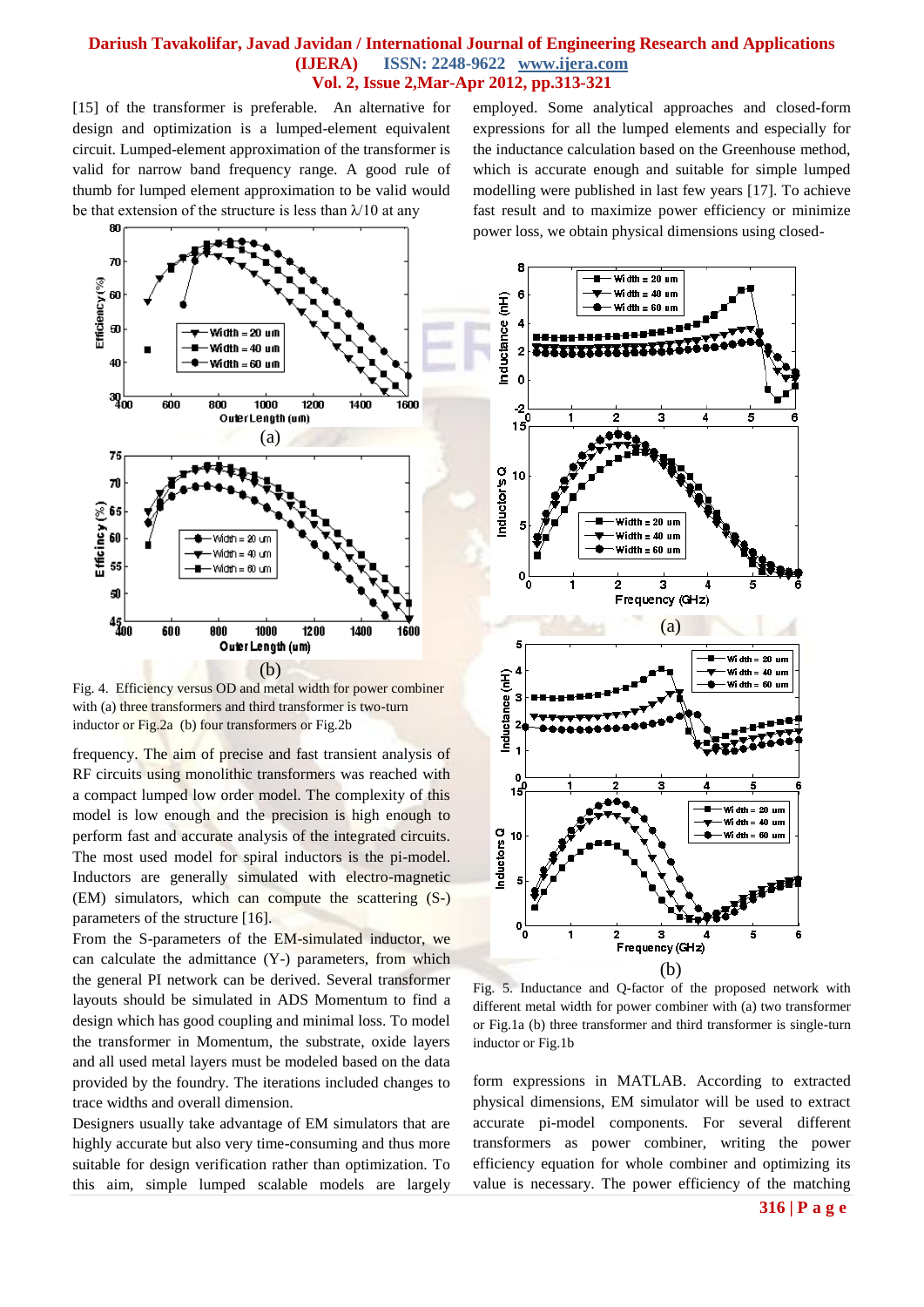network can be calculated as the ratio between the power delivered to the load and power delivered into the network:

$$
\eta = \frac{R_{eq}I_{out}^2}{(R_{eq} + R_{out})I_{out}^2 + \sum R_i I_i^2}
$$
 (1)

Where  $R_i$  is the series resistance of the ith inductor in the primary side.  $R_{out}$  and  $R_{eq}$  are inductor resistance in the secondary side and load resistance, respectively.  $I_i$  and  $I_{out}$ are ith inductor current and output current, respectively. According to the classified topologies for power stages



Fig. 6. Inductance and Q-factor of the proposed network with different metal width for power combiner with (a) three transformer and third transformer is two-turn inductor or Fig.2a (b) four transformer or Fig.2b

connected to power combiner by author in [18], the current and voltage relations for N transformers connected series in secondary sides can be represented by:

$$
\text{Vin}(i) - \frac{I_i}{C_i \omega j} = (R_i + L_i \omega j) I_i + \sum_{j \neq i} M_{ij} \omega j I_j - M_{i\omega} \omega j I_{\omega t} \tag{2}
$$

i=1,2,…N, the number of inductor in the primary side

$$
(\sum_{i=1}^{N} M_{i0} I_i) \omega j = (R_{eq} + R_{out}) I_{out}
$$
 Secondly side (3)

Also for some topologies, the equations can be represented by:

by:  
\n
$$
\text{lin}_{i} - I_{i} = C_{i} \omega j[(R_{i} + L_{i} \omega j)I_{i} + \sum_{i \neq j} M_{ij} \omega jI_{j} - M_{i\omega} \omega jI_{out}] \tag{4}
$$

i=1, 2,…,N, the number of inductor in the primary side

$$
(\sum_{i=1}^{N} M_{io} I_i) \omega j = (R_{eq} + R_{out}) I_{out}
$$
 Secondary Side (5)

Table 1. Transformer network characteristics of Fig. 1(a)

|                 | L1(nH) | L2(nH)          | L3(nH) | O1              | )2   |  |
|-----------------|--------|-----------------|--------|-----------------|------|--|
| TN1             | 3      | 2.7             | 7.5    | 7.8             | 7.4  |  |
| TN <sub>2</sub> | 2.3    | 2               | 6.3    | 10              | 9.9  |  |
| TN <sub>3</sub> | 1.86   | 1.57            | 5.3    | 10.9            | 11.1 |  |
|                 | 93     | K <sub>12</sub> | K13    | K <sub>23</sub> |      |  |
| TN1             | 9.9    | 0.51            | 0.55   | 0.7             |      |  |
| TN <sub>2</sub> | 8.1    | 0.56            | 0.53   | 0.67            |      |  |
| TN <sub>3</sub> | 6.8    | 0.56            | 0.5    | 0.65            |      |  |

| Table 2. Transformer network characteristics of Fig. 1(b) |                                                    |  |  |  |
|-----------------------------------------------------------|----------------------------------------------------|--|--|--|
|                                                           | $11(nH)$ $12(nH)$ $12(nH)$ $14(nH)$ $01$ $02$ $02$ |  |  |  |

|                 |                | L1(nH) L2(nH) L3(nH) L4(nH) Q1 Q2 |      |                 |          |                  | O <sub>3</sub> |
|-----------------|----------------|-----------------------------------|------|-----------------|----------|------------------|----------------|
| TN1             | $\overline{3}$ | 2.7                               | 2.5  | 13.6            | 7.5      | 6.5              | 6.6            |
| TN <sub>2</sub> | 2.2            | 1.96                              | 1.7  | 10.4 9.9        |          | 8.2              | 9.2            |
| TN <sub>3</sub> | 1.8            | 1.5                               | 1.2  | 7.9             | 10.6 8.7 |                  | 10.2           |
|                 | O4             | K <sub>12</sub>                   | K13  | K <sub>14</sub> |          | K23 K24 K34      |                |
| TN <sub>1</sub> | 8.3            | 0.55                              | 0.34 | 0.5             |          | $0.53$ 0.66 0.64 |                |
| TN <sub>2</sub> | 8.2            | 0.62                              | 0.33 | 0.48            |          | 0.58 0.64        | 0.6            |
| TN <sub>3</sub> | 6.5            | 0.63                              | 0.3  | 0.45            | 0.57     | $0.6^{\circ}$    | 0.54           |

Where,  $L_i$  is ith inductor,  $M_{ij}$  is the mutual inductances between ith and jth inductors. Manipulating the equations (2)-(5),  $I_i$  (i=1, 2 ...) has been calculated versus  $I_{out}$ , thus, the efficiency equation (1) would be independent of currents amount. Maximum efficiency is obtained by taking the derivative with respect to inductance amount, but the inductances size in proposed transformer are dependent to each other. In fact, all inductances and their resistances size depends on outer length and metal widths. Calculating a closed-form equation for power efficiency after taking the derivative with respect to outer length and the width of traces is very difficult. Therefore, a sweep of outer dimension and the width of traces are carried out to ascertain the best operating point for maximal efficiency in equation (1). Fig. 3 and Fig.4 show the efficiency versus metal widths and outer length. Metal width for the secondary side is constant (metal width= 20 um) and for the primary side was chosen 20, 40 and 60 um. The authors have published more details about equations and methods in [18].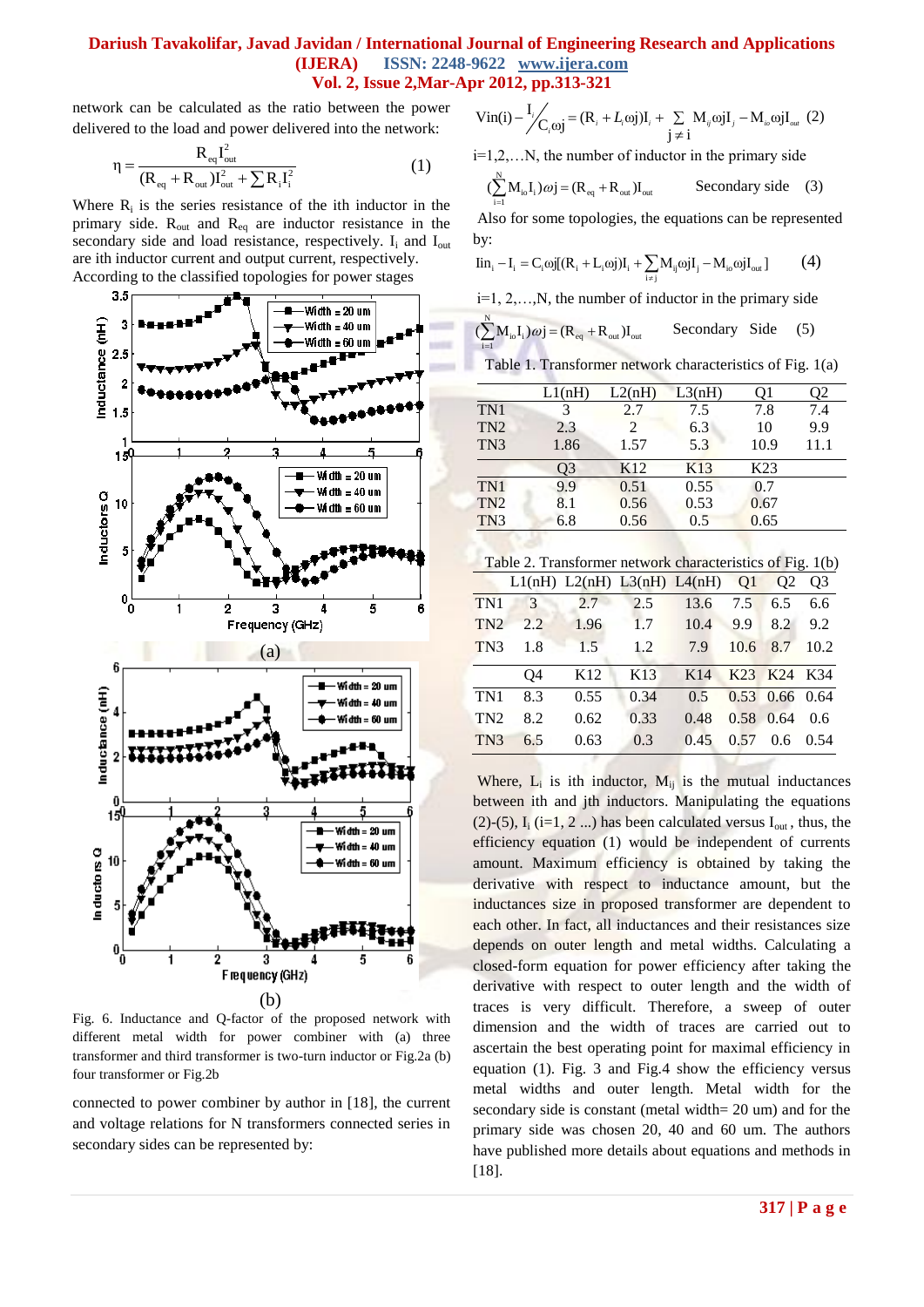# **IV. EM-SIMULATION OF PROPOSED TRANSFORMER NETWORK**

It is important to accurately predict the characteristics and performance of the output transformer because it is the most crucial component in this circuit: transforming impedance, converting differential signals to single-ended, combining output power, and having relation with operating frequency. The main geometric parameters such as outer length and metal widths extracted from previous simulations are used in layout style. The layout in ADS is simulated and sparameter matrix is generated, which contains sufficient information to characterize each individual component. It should be noted that a large ratio of line width to line

Table 3. Transformer network characteristics of Fig. 2(a)

|                 |      |                 | L1(nH) L2(nH) L3(nH) L4(nH) Q1 |      |      | O <sub>2</sub> | O <sub>3</sub> |
|-----------------|------|-----------------|--------------------------------|------|------|----------------|----------------|
| TN1             | 3    | 2.8             | 6.6                            | 19.9 | 7.4  | 6.3            | 5.8            |
| TN <sub>2</sub> | 2.23 | 1.97            | 4                              | 14   | 9.7  | 7.8            | 6.8            |
| TN <sub>3</sub> | 1.79 | 1.48            | 2.34                           | 9.39 |      | 10.5 8.24      | 8.4            |
|                 |      |                 |                                |      |      |                |                |
|                 | O4   | K <sub>12</sub> | K13                            | K14  | K23  | K24            | K3             |
| TN <sub>1</sub> | 7.3  | 0.55            | 0.35                           | 0.48 | 0.49 | 0.62           | 0.7            |
| TN2             | 6.87 | 0.62            | 0.3                            | 0.45 | 0.51 | 0.61           | 0.6            |
| TN <sub>3</sub> | 5.89 | 0.62            | 0.26                           | 0.43 | 0.49 | 0.57           | 0.6            |
|                 |      |                 |                                |      |      |                |                |

Table 4. Transformer network characteristics of Fig. 2(b)

|                 | Ll              | L2             | L <sub>3</sub>  | L4              | L <sub>5</sub>  | Q1              | Q2              |
|-----------------|-----------------|----------------|-----------------|-----------------|-----------------|-----------------|-----------------|
| TN1             | 3.1             | 2.8            | 3.03            | 2.77            | 16.2            | 8.03            | 7.2             |
| TN <sub>2</sub> | 2.36            | 2.07           | 2.33            | 2.03            | 13.4            | 10.8            | 9.86            |
| TN3             | 1.93            | 1.62           | 1.93            | 1.6             | 11.3            | 12.1            | 10.7            |
|                 | Q <sub>3</sub>  | Q <sub>4</sub> | Q <sub>5</sub>  | K <sub>12</sub> | K <sub>13</sub> | K <sub>14</sub> | K <sub>15</sub> |
| TN1             | 7.93            | 7.2            | 8.3             | 0.44            | 0.02            | 0.01            | 0.38            |
| TN <sub>2</sub> | 10.9            | 9.54           | 7.1             | 0.44            | 0.03            | 0.01            | 0.37            |
| TN <sub>3</sub> | 12              | 10.3           | 5.97            | 0.42            | 0.03            | 0.02            | 0.34            |
|                 | K <sub>23</sub> | K24            | K <sub>25</sub> | K34             | K35             | K45             |                 |
| TN1             | 0.01            | 0.004          | 0.49            | 0.43            | 0.37            | 0.47            |                 |
|                 | TN2 0.014 0.004 |                | 0.48            | 0.43            | 0.35            | 0.45            |                 |
| TN <sub>3</sub> | 0.01            | 0.004          | 0.46            | 0.42            | 0.33            | 0.43            |                 |

spacing is desirable in order to maximize the coupling between adjacent micro-strip lines in the spiral inductor. Generally, the maximum quality-factor value is more technology than geometry dependent, and hence, the absolute sheet resistance and thickness values highly affect the results of the quality-factor value. On the contrary, inductance values are more geometry dependent and hence the absolute sheet resistance and thickness values less affect the results of the inductance values for a wide range of IC technologies.

The quality factor Q can be expressed by the ratio between the imaginary and real part of the input impedance when

other port is opened or shorten.  
\n
$$
Q_{1} = \frac{imag(Z_{11})}{real(Z_{11})}\Big|_{z=0} = \frac{imag(\frac{1}{Y_{11}})}{real(\frac{1}{Y_{11}})}\Big|_{v=0}
$$
\n
$$
Q_{2} = \frac{imag(Z_{22})}{real(Z_{22})}\Big|_{z=0} = \frac{imag(\frac{1}{Y_{22}})}{real(\frac{1}{Y_{22}})}\Big|_{v=0}
$$
\n(6)

The inductance can be extracted from the input resistance

when other port is opened or shorten.  
\n
$$
L_{1} = \frac{imag(Z_{11})}{\omega} \Bigg|_{z=0} = \frac{imag(\frac{1}{Y_{11}})}{\omega} \Bigg|_{y=0}
$$
\n(7)



Fig. 7. Circuit schematics of the Power Amplifier

$$
L_2 = \frac{imag(Z_{22})}{\omega}\left|\frac{imag(\frac{1}{Y_{22}})}{\omega}\right|_{y_1=0}
$$

The magnetic coupling between the windings is expressed by the mutual inductance M. alternatively, from the specification of the mutual inductance, it is possible to define a coupling coefficient k. It represents the strength of coupling between the primary and secondary winding.

$$
M = \frac{imag(Z_{12})}{\omega} \qquad K_{12} = \frac{M}{\sqrt{L_1 L_2}}
$$

Simulations of transformer networks with same outer length and same metal width for the secondary side and metal width 20, 40 and 60 um for the primary side are compared in Fig. 5 and Fig. 6 as a function of frequency. Summarizing, the parameters of first inductor for each transformer network are illustrated in Fig. 5 and Fig. 6. Parameters are simulated in a frequency range between f=100MHz and f=6GHz. Fig. 5 and Fig. 6 show that the self-inductance below 6 GHz increases as the widths of the inner coils decrease due to the increase in inner diameter as well as magnetic flux linkage.

(8)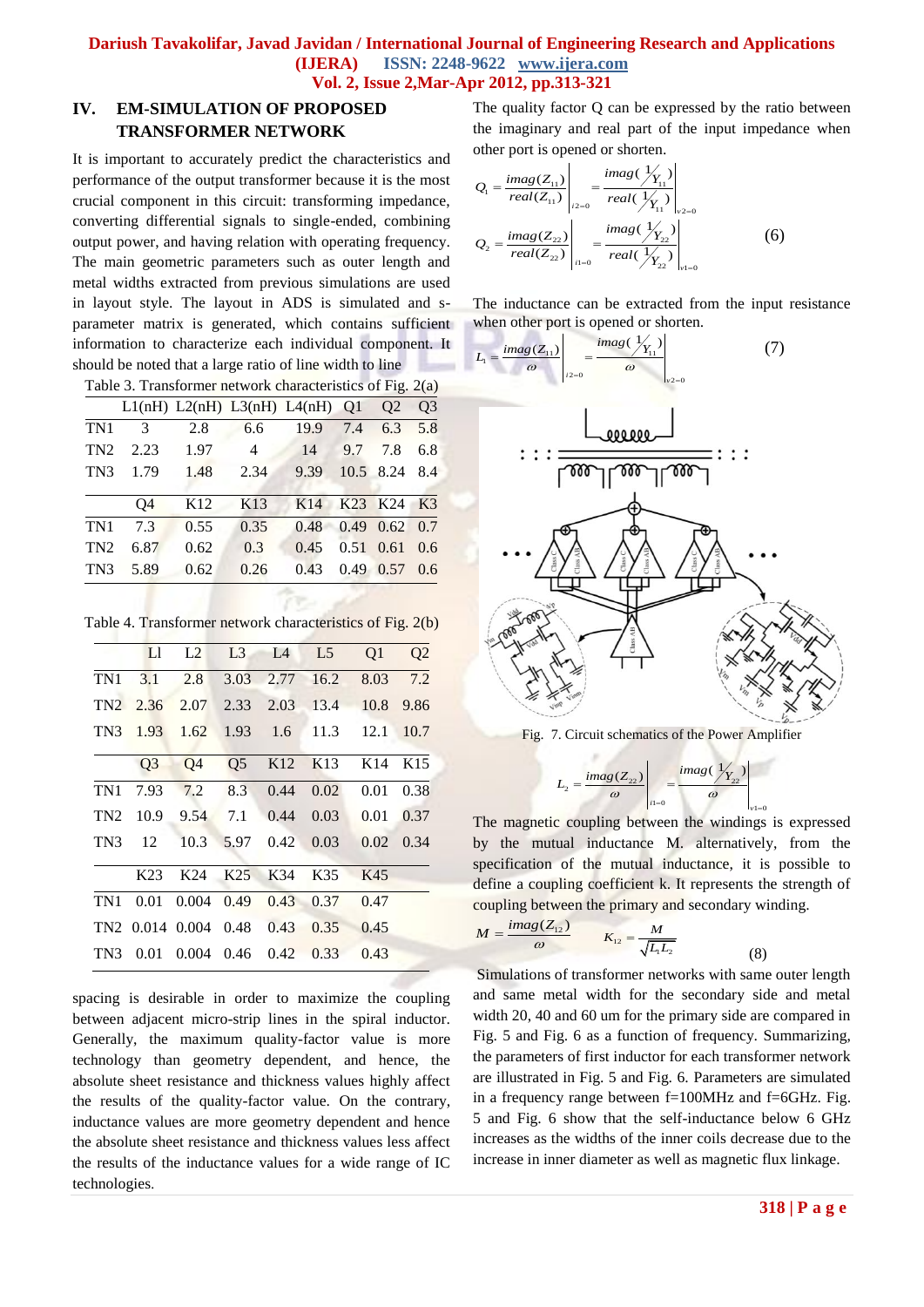The quality factor dependency on frequency is caused by the influence of the parasitic resistance and capacitance. At low frequency, quality factor is determined by the series resistance of inductor turns while at higher frequency skin effect reduces the effective area for the current flow and thus increase the heat dissipation losses. Beyond selfresonate frequency, the value of inductors become negative, they change into capacitances, and thus coupling coefficients lose their physical meaning. In other words, at the high frequency, the phenomenon of the current crowding and substrate loss will be revealed by the parasitic resistance and capacitance which will reduce the quality factor and the self-resonant frequency of the inductor. As a result, the multi-layer shunt and pattern ground shield can be used to improve the quality factor of the inductor in the silicon technology. Fig. 5 and Fig. 6 show that the quality factor of each inductor below self-resonate frequency decreases as the



Fig. 8. (a) Layout diagram of Power Stage (b) Layout diagram of Power Amplifier

widths of the inner coils decrease due to the increase in inner diameter. In addition, compared to different transformer network, the quality factor of each inductor as well as self-resonate frequency decreases as the inner diameter of the transformer network decrease.

The extracted values for transformer lumped model parameters in 1 GHz operating frequency illustrated in Fig. 5 and Fig. 6 are listed in Table 1 to Table 4. Three designs are considered here having the following physical dimensions. In the Transformer Network 1, TN1, outer length =  $900$  um, the metal width of the primary side =  $20$ um and the metal width of the secondary side  $= 20$  um, respectively. In the Transformer Network 2, TN2, outer length = 900 um, the metal width of the primary side =  $40$ um and the metal width of the secondary side  $= 20$  um, respectively. In the Transformer Network 3, TN3, outer length =  $900$  um, the metal width of the primary side =  $60$ um and the metal width of the secondary side  $= 20$  um, respectively.

#### **V. POWER AMPLIFIER DESIGN**

A schematic of the designed PA is shown in Fig. 7. In order to achieve sufficiently large power gain, power amplifier was designed to have two stages, driver stage and power stage, with approximately 20 dB of power gain. The driver stage is biased in class AB mode to obtain good linearity. The DC power supply voltage is provided to the amplifier via the mid-point of the primary slab inductors (a virtual



Fig. 9. Output power and PAE simulation result

ground). Therefore, the transformer functions as a matching network as well as a radio frequency (RF) chock.

Since this DC voltage appears directly at the drain of the drive transistors, its maximum value is limited by transistor breakdown voltage. A cascode structure can be used to increase the supply voltages that can be tolerated by the transistors. The cascode helps by allowing a larger voltage to appear on the drain of the top transistor without degrading the device performance. Moreover, the cascode structure is used to provide isolation between the input and output and to avoid any instability and to greatly reduce the intermodulation caused by the second-order interaction. The PA is designed with a differential structure to avoid the gain reduction due to the ground metal lines and bond-wire and to reduce the sensitivity to the noise at the supply and ground lines. For non constant-envelope modulation schemes, nonlinearity can cause severe regrowth in the spectral sidebands and an increase in the transmitted errorvector magnitude. In such cases, stringent requirements are placed on amplifier linearity. To meet the simultaneous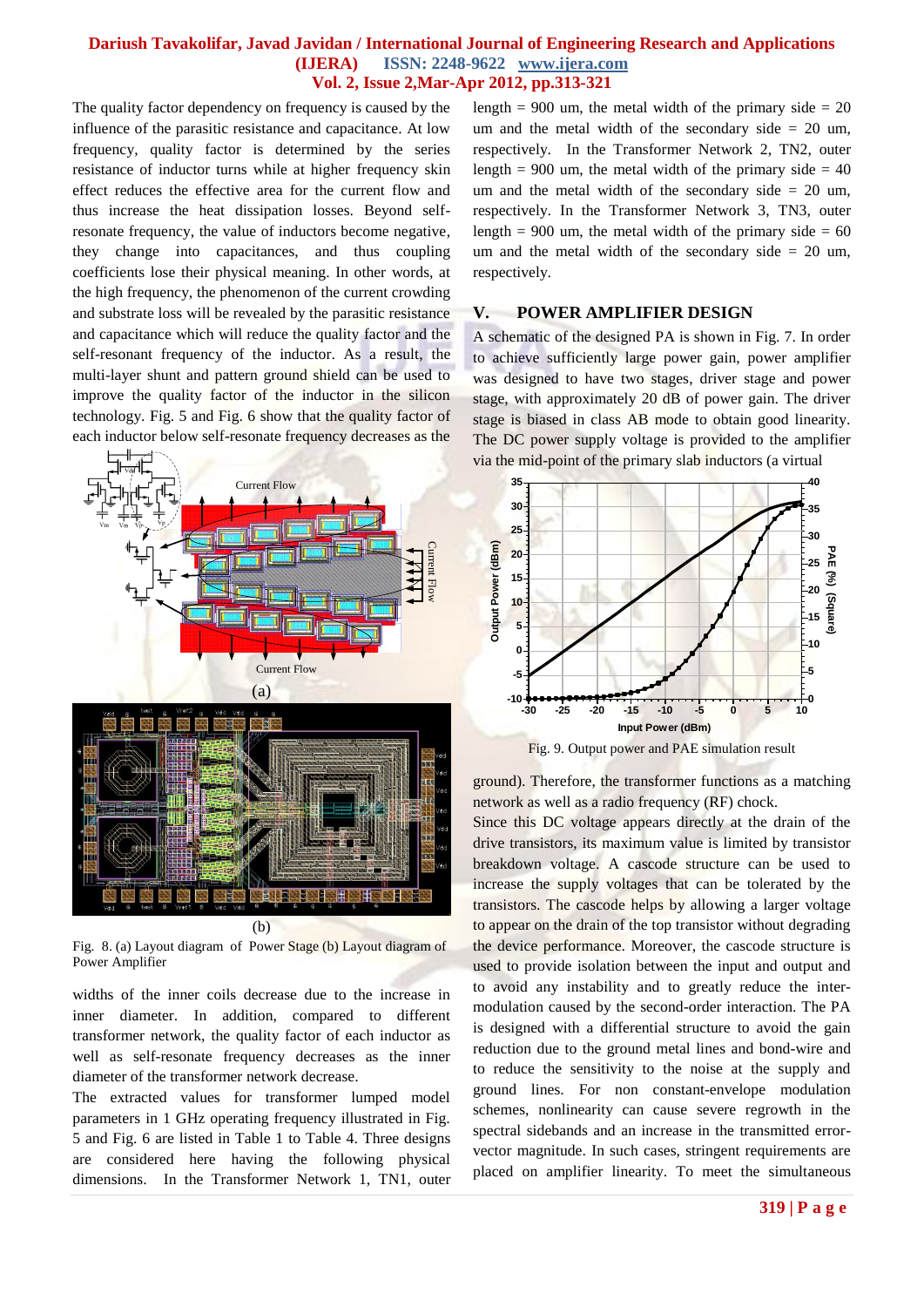requirements of high linearity and reasonable efficiency, power amplifiers in non constant-envelope systems are often operated in a class-AB mode; the linearity can be superior to that in class-B or higher operation and the efficiency is superior to that in class-A operation. A parallel combination of a class AB and a class C amplifier can be used to improve both the linear operation range and the power efficiency. In a parallel class AB&C amplifier, the class AB amplifier is the primary transconductance contributor at low signal levels; however, the class C amplifier is the primary contributor at high signal levels, with the result that the class C amplifier can compensate for the compression of the class AB amplifier when they are combined with the appropriate ratio.

The partial layout diagram of power stage is illustrated in Fig. 8a. In this layout, 6 transistor cells as down transistor and 12 transistor cells as up transistor are connected in parallel. Observing the layout, the drain is arranged above and the source is located below. The drain current flows downward to the source and is allocated by all the transistor cells. Therefore, the current flowing in the metal line of the drain has the largest value only at the top of the layout and decreases on the way. Oppositely, the source current flowing in the metal line of the source is still relatively small on top, but it increases downwards. The largest value of it exists at the bottom of the layout. Therefore, the largest width of the metal line for the drain is only necessary on the top of the transistor layout, which is reduced top down. On the other side, the line width for the source can start at the top with a very small value; however, it increases top down up to the largest width at the bottom of the transistor layout. The layout diagram of the fully integrated PA with differential input and single-ended output is shown in Fig. 8, occupying an area of 2.5 mm\* 1.3 mm, including bond pads. New proposed inductors are used for power stage and two inductors prepared by the foundry were used for driver stage. The inductors in power stage and in driver stage were laid out as far as possible to reduce magnetic coupling between them. The center of the differential inductors in the power stages was placed in same direction to save die area. The post layout simulated output power and PAE results are shown in Fig. 9. The maximum output power is over 29 dBm and the maximum PAE is over 35%.

#### **VI. CONCLUSION**

In this paper a new transformer combination for power combiner block was presented. The proposed structure is easily extendible to the higher output power. Depends on desired output power, the design methodology of power combiner based on transformer type was demonstrated in this paper. To maximize the power efficiency, the physical dimension of transformers was obtained by mixing the analytical and numerical methods. The choice of layout style is tightly correlated with the technology features which the transformer is to be implemented with. To extract accurate pi-model component values, the layout prepared according to the result of MATLAB simulation will be simulated again using the Momentum EM-solver in RF mode.

#### **REFERENCES**

- [1] P. Haldi, D. Chowdhury, P. Reynaert, G. Liu, and A. M. Niknejad, A 5.8 GHz linear power amplifier using a novel on-chip transformer power combiner in standard 90 nm CMOS process, *IEEE Journal of Solid-State Circuits, vol.43, no. 5,* May 2008.
- [2] Kyu Hwan An; et al, Power-Combining Transformer Techniques for Fully-Integrated CMOS Power Amplifiers, *IEEE Journal of [Solid-State Circuits,](http://ieeexplore.ieee.org/xpl/RecentIssue.jsp?punumber=4) vol. 43,no.5* May 2008 Page(s):1064 - 1075
- [3] K. J. Russel, "Microwave power combining techniques,‖ *IEEE Transaction Microwave Theory and Techniques, vol. 27*, pp. 472–478, 1979.
- [4] K. Chang and C. Sun, "Millimeter-wave powercombining techniques," IEEE Transaction Microwave *Theory and Techniques*, *vol. 31*, pp. 91–107, 1983.
- [5] A. Mortazawi, T. Itoh, and J. Harvey, Active antennas and quasi-optical arrays. *IEEE Press,1st ed.,* 1999.
- [6] O. Lee, K. H. An, H. Kim, D. H. Lee, J. Han, K. S. Yang, C. H. Lee, and J. Laskar, "Analysis and design of fully integrated high-power parallel circuit class-E CMOS power amplifiers,‖ *IEEE Transactions Circuits Syst. I, Reg. Papers, vol. 57, no. 3*, pp. 725–734, Mar. 2010.
- [7] K. H. An, et al , A monolithic voltage-boosting parallelprimary transformer structure for fully integrated CMOS power amplifier design, *in Proc. IEEE RFIC Symp.* 2007, PP. 419-422
- [8] P.Reynaert and M. S. J. Steyaert, "A 2.45-GHz 0.13-um CMOS PA with parallel amplification,‖ *IEEE Journal Solid-State Circuits*, *vol. 42, no. 3,* pp. 551–561, Mar. 2007.
- [9] A. Shirvani, D. Su, and B. Wooley, "A CMOS RF power amplifier with parallel amplification for efficient power control,‖ *IEEE Journal Solid-State Circuits*, *vol. 37*, *no. 6*, pp. 684–693, Jun. 2002.
- [10] I. Aoki, S. D. Kee, D. B. Rutledge, and A. Hajimiri, ―Distributed active transformer—A new powercombining and impedance-transformation technique," *IEEE Transactions Microwave Theory Techniques, vol. 50, no. 1*, pp. 371–383, Jan. 2002.
- [11] S. Kim, et al. An optimized design of distributed active transformer, *IEEE Transactions Microwave Theory Techniques, vol.53,* PP.380-388, Jan. 2005.
- [12] I.Aoki, *Distributed active transformer for integrated power amplification*, Ph.D. thesis, California Institute of technology Pasadena, California October 2001
- [13] G. Liu, *Fully integrated CMOS power amplifiers*, Ph.D. thesis, Electrical Engineering and Computer Sciences University of California at Berkeley December 2006.
- [14] I. Cendoya, J. de No, B. Sedano, D. Valderas, A. Garcia-Alonso, I. Gutierrez, A New Methodology for the On-Wafer Characterization of RF Integrated